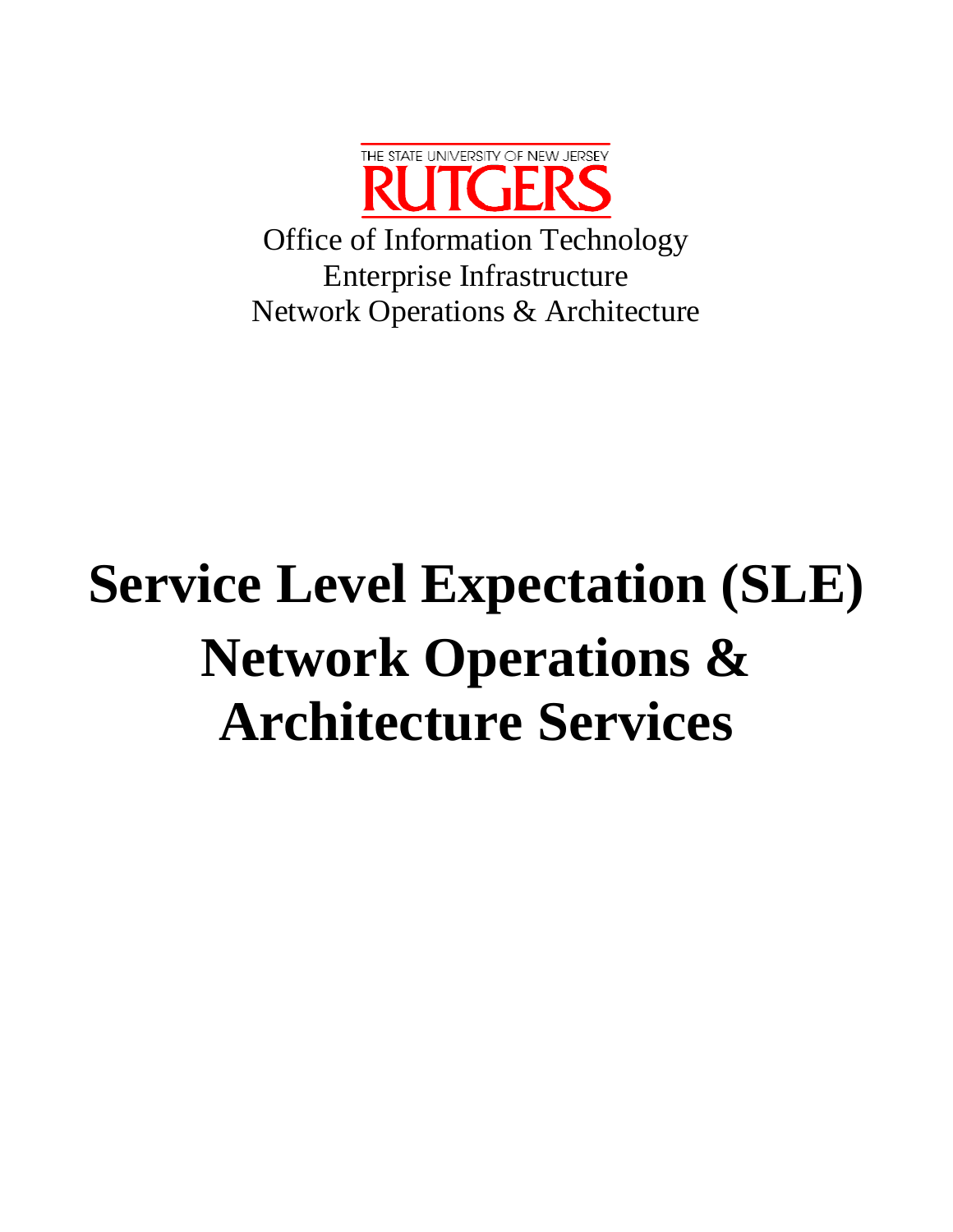

Version: 3 Effective: 4/21/2020

| <b>Document Owners:</b> | Laura Zoubek, Associate Director of IT, Network Operations |
|-------------------------|------------------------------------------------------------|
|                         | Joseph Agnone, Manager                                     |
|                         |                                                            |

**Document Approvers:** Adrienne Esposito, Director

#### **Version History:**

| Version | Date      | <b>Revision / Description</b> | Author        | Approved by       |
|---------|-----------|-------------------------------|---------------|-------------------|
|         | 4/14/2020 | Original Draft                | Joseph Agnone |                   |
|         | 4/21/2020 | Revisions Added               | Laura Zoubek  |                   |
|         | 6/1/2020  | Revisions Added               | Laura Zoubek  | Adrienne Esposito |
|         |           |                               |               |                   |

*Thank you for partnering with us to help deliver IT services to the university community. This document is intended to set expectations about the service Enterprise Infrastructure Network Operations & Architecture (NOA) delivers as well as how to handle exceptions to that service.*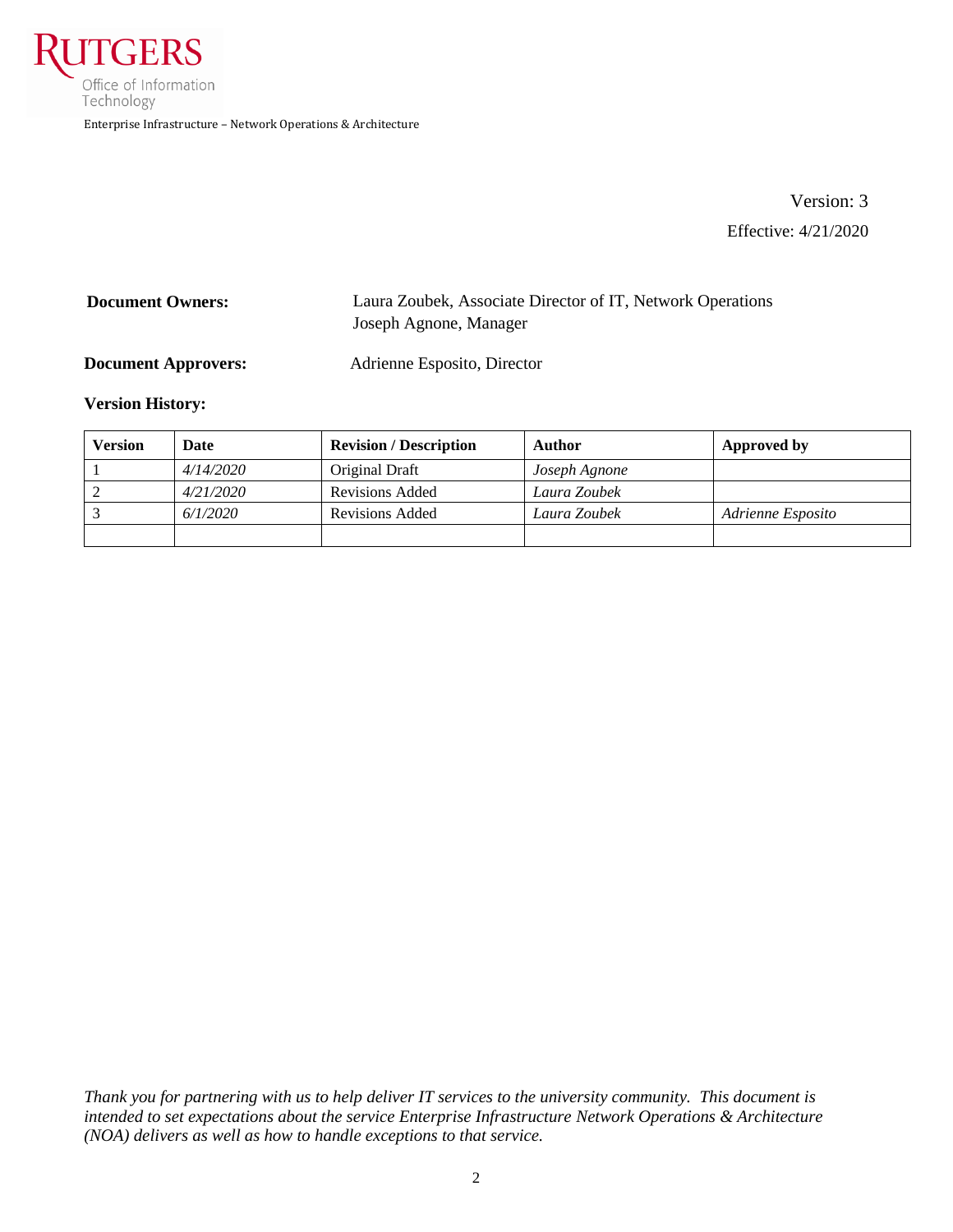

Enterprise Infrastructure – Network Operations & Architecture

# **Contents**

| 1                      |     |  |  |
|------------------------|-----|--|--|
| 2                      |     |  |  |
|                        | 2.1 |  |  |
|                        | 2.2 |  |  |
|                        | 2.3 |  |  |
|                        |     |  |  |
|                        | 3.1 |  |  |
|                        | 3.2 |  |  |
|                        | 3.3 |  |  |
|                        | 3.4 |  |  |
|                        | 3.5 |  |  |
|                        | 3.6 |  |  |
|                        | 37  |  |  |
|                        | 3.8 |  |  |
|                        |     |  |  |
|                        |     |  |  |
|                        |     |  |  |
| $\boldsymbol{\Lambda}$ |     |  |  |
|                        | 4.1 |  |  |
|                        | 4.2 |  |  |
| 5                      |     |  |  |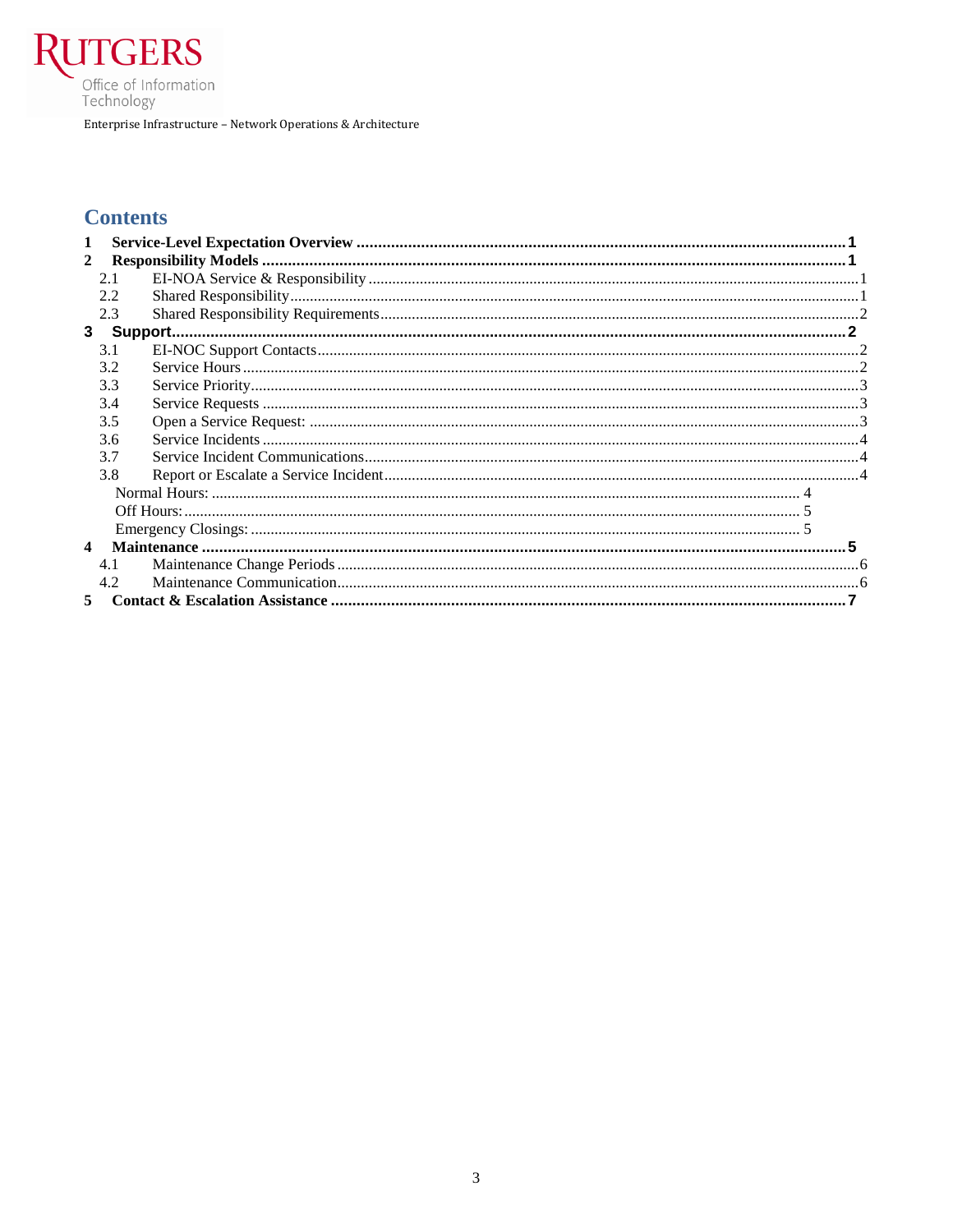# <span id="page-3-0"></span>**1 Service-Level Expectation Overview**

The Enterprise Infrastructure Network Operations & Architecture (EI-NOA) Service-Level Expectation (SLE) outlines the service and support delivery agreement between the EI-NOA group and its Rutgers IT customers and partners. The purpose of the SLE is to:

- Identify services and define service capability and limitation.
- Establish a shared set of expectations for operation and support of services.
- Provide a framework for bi-directional communication between IT Customers and the EI-NOA group.

# <span id="page-3-1"></span>**2 Responsibility Models**

The EI-NOA Group is the primary provider of network infrastructure support and services.

# <span id="page-3-2"></span>**2.1 EI-NOA Service & Responsibility**

EI-NOA provides the following services for University network infrastructures that include network switches, routers, wireless access points, Power Supply (UPS), and PDU (Power Distribution Unit) devices procured by or in coordination with Enterprise Infrastructure teams:

- Architecture and design
- Hardware and software configuration specification, order, upgrade, configuration, installation, and deployment
- Telecommunication Room (TR) survey
- Service activation, validation, and testing
- Fault monitoring
- Problem triage, analysis, and troubleshooting
- Network Access Control (NAC)
- Device replacement and recovery
- **Inventory Management**
- Service outage communication
- Service maintenance scheduling and notification
- IP Address Management (IPAM)
- [Central DNS \(Domain Name Service\) and DHCP \(Dynamic Host Configuration Protocol\)](https://ei.rutgers.edu/index.php/university-dnsdhcp-services/)
- Change management
- Project Services<sup>1</sup>

# <span id="page-3-3"></span>**2.2 Shared Responsibility**

If desired, Rutgers IT customers and partners can request to share local access network infrastructure responsibility with EI-NOA. The shared responsibility model is limited to local and (OU) organization unit network access switches and OU Telecommunications Room (TR) equipment. Collaboration across NOA and Rutgers IT customers and teams speeds triage and decreases the time to resolve service issues. Shared responsibility service options include:

- Telecommunication Room (TR) Survey
- Service outage communication, problem reporting and incident escalation

 $\overline{a}$ <sup>1</sup> Project Service is coordinated through the OIT Project Management Office (PMO). Please visit the PMO at <https://oitpmo.rutgers.edu/> to submit a Project Service Request (PSR)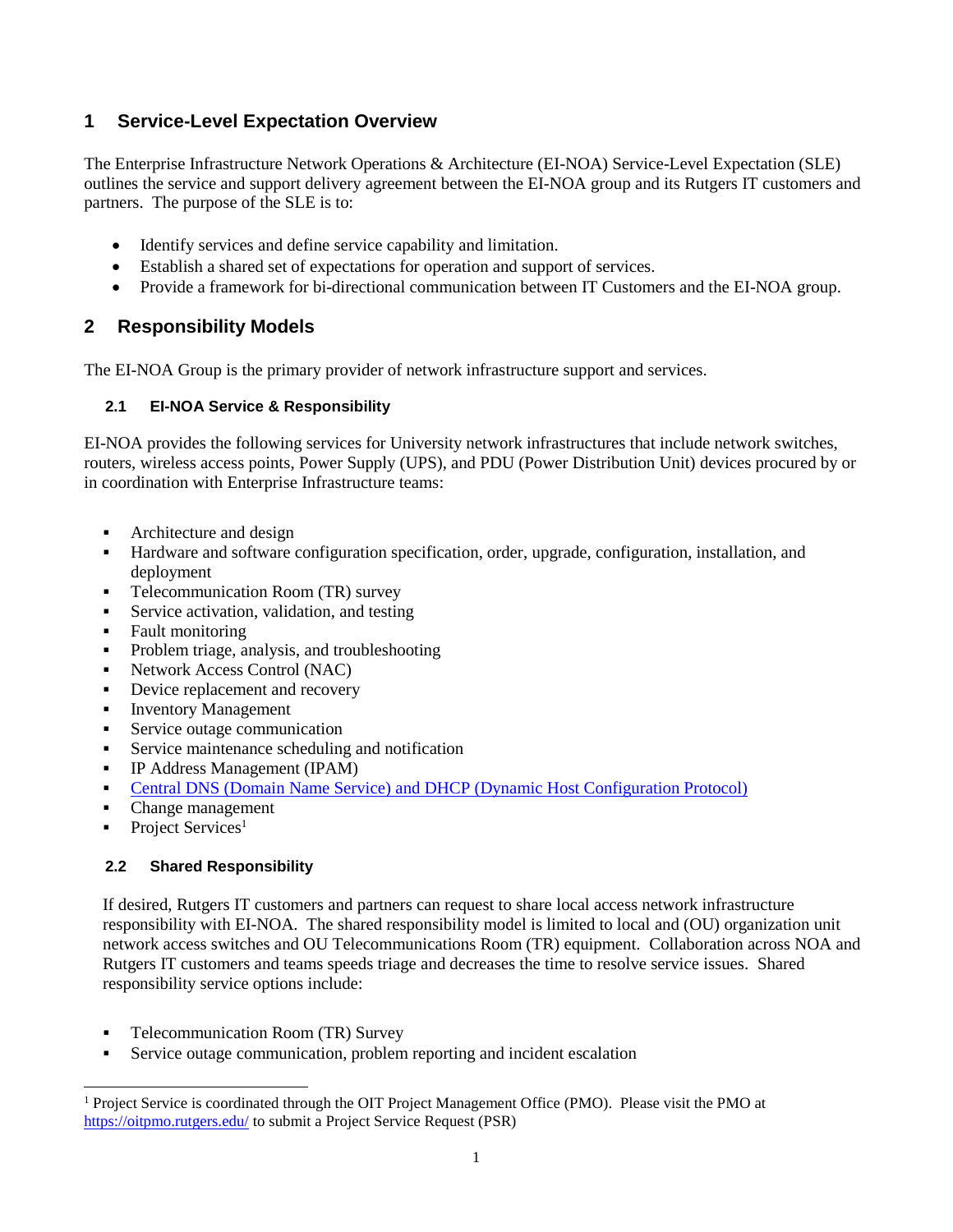- Configuration and documentation of network access switch ports and port vlan assignments
- Provide assistance to EI-NOA for service testing, change management, scheduling, problem triage, site access, maintain current site contact information, analysis and troubleshooting
- Network Infrastructure, DNS, and DHCP delegated administration<sup>2</sup>

## <span id="page-4-0"></span>**2.3 Shared Responsibility Requirements**

Rutgers IT customers, partners, and OU IT group members that request to share responsibility of local access network infrastructure with EI-NOA must register as a Delegated Administrator or local system administrator with the EI-NOC.

# <span id="page-4-1"></span>**3 Support**

The Enterprise Infrastructure-Network Operations Center (EI-NOC) is available to provide first line triage and support for all NOA services. Contact the EI-NOC by phone, email, send a comment to Rutgers IT Slack #help-ei-noc, or open a ticket through our web portal:

# <span id="page-4-2"></span>**3.1 EI-NOC Support Contacts**

- Web: [https://ei.rutgers.edu/index.php/network](https://ei.rutgers.edu/index.php/network-operations-center/)[operations-center/](https://ei.rutgers.edu/index.php/network-operations-center/)
- 
- By Phone: 1+848-445-7541 Option 1 (Data)
- **Email: [noc@rutgers.edu](mailto:noc@rutgers.edu) [Rutgers IT Slack:](file:///C:/Users/lzoubek-adm/Downloads/rutgers.slack.com) #help-ei-noc**

# <span id="page-4-3"></span>**3.2 Service Hours**

The EI-NOC call center is available to assist with service requests and problem reports during normal hours. Off hours support is provided through the NOC on-call support team.

## *1 Support and Service Hours*

 $\overline{a}$ 

| <b>Normal Hours NOC Support</b> | <b>Off Hours NOC On-call Tech Support</b> |
|---------------------------------|-------------------------------------------|
| <b>Monday – Friday:</b>         | <b>Monday through Friday:</b>             |
| $8:30am - 5:00pm$               | 5:00pm - 8:30am                           |
| <b>Saturday &amp; Sunday:</b>   | Saturday & Sunday                         |
| <b>CLOSED</b>                   | <b>University Holidays and Closings</b>   |

<sup>&</sup>lt;sup>2</sup> EI-NOA offers delegated administration of network infrastructure, DNS, and DHCP services to registered Rutgers IT customers and partners. Please contact the EI-NOC for information or visit [https://ei.rutgers.edu/index.php/network](https://ei.rutgers.edu/index.php/network-operations-center/)[operations-center/](https://ei.rutgers.edu/index.php/network-operations-center/) for online enrollment forms.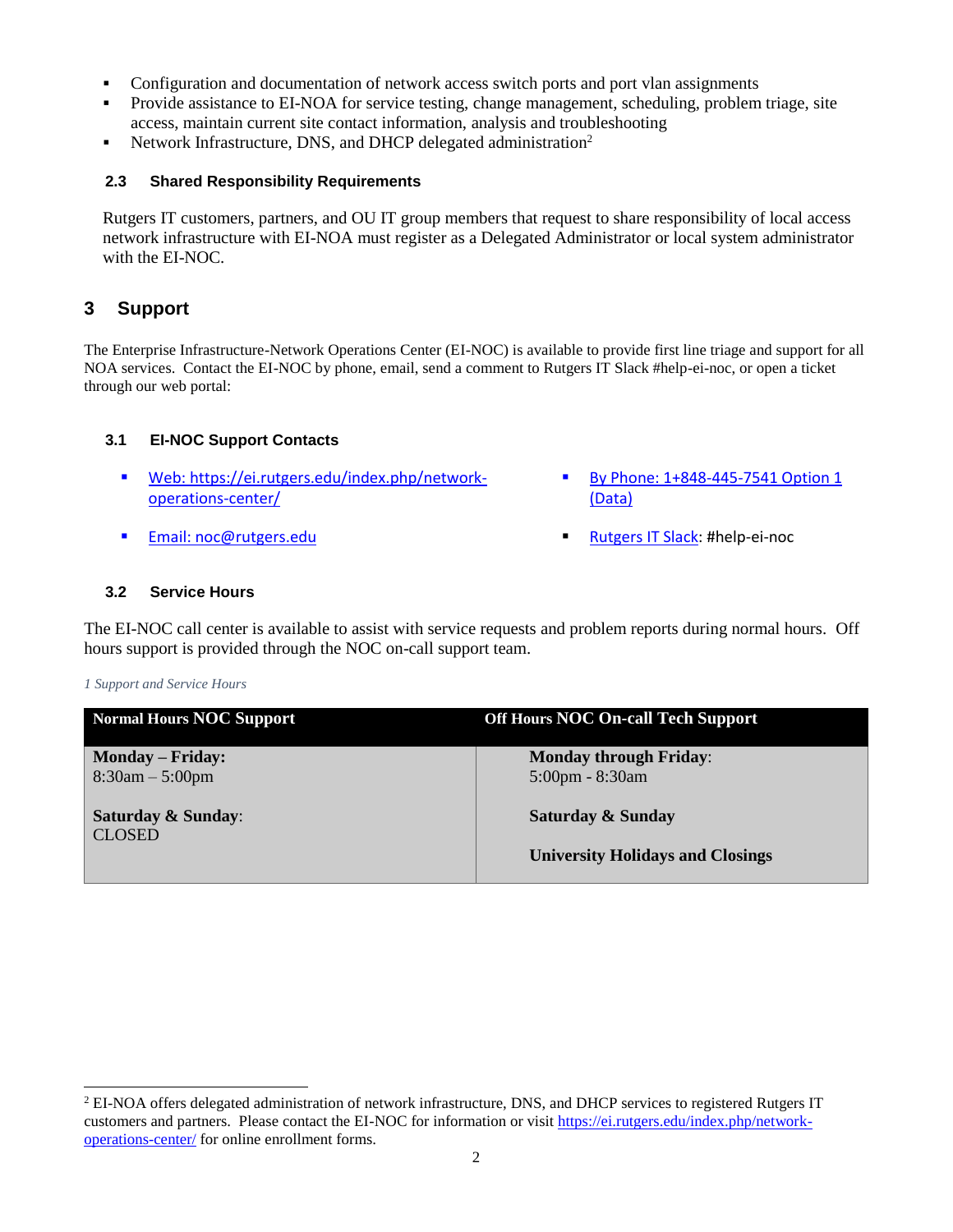## <span id="page-5-0"></span>**3.3 Service Priority**

The EI-NOC (Enterprise Infrastructure – Network Operations Center) utilizes a 4-level priority scale to define service incidents and service requests. These priority levels help to identify the potential impacts to Rutgers University business and assist NOA teams to prioritize incidents or requests as they arise.

#### *2 Service Priority Levels*

| <b>Priority</b> | <b>Description</b>                         | <b>Response and Resolution Times</b> |                     |
|-----------------|--------------------------------------------|--------------------------------------|---------------------|
|                 |                                            | <b>Normal Hours</b>                  | <b>Off Hours</b>    |
|                 | Major interruption to or significant       | <b>Response:</b>                     | <b>Response:</b>    |
|                 | degradation/failure of critical            | 15 Minutes $-$                       | 15 Minutes $-$      |
|                 | infrastructure service(s)                  | 1 hour                               | 1 hour              |
|                 | Multiple Organizational Units and/or       | <b>Resolution:</b>                   | <b>Resolution:</b>  |
| P <sub>1</sub>  | locations affected                         | 15 Minutes $-$                       | 15 Minutes $-$      |
|                 | Campus-wide or Central services            | 4 hours                              | 4 hours             |
|                 | impacted such as clinical, health and life |                                      |                     |
|                 | safety, teaching related, high reputation, |                                      |                     |
|                 | regulatory, legal compliance risk          |                                      |                     |
|                 | Significant impact to service or location  | <b>Response:</b>                     | <b>Response:</b>    |
|                 |                                            | 15 Minutes $-$                       | 15 Minutes $-$      |
|                 |                                            | 1 hour                               | 1 hour              |
|                 |                                            | <b>Resolution:</b>                   | <b>Resolution:</b>  |
| P <sub>2</sub>  |                                            | 15 Minutes $-$                       | $15$ Minutes $-$    |
|                 |                                            | 4 hours                              | 8 hours             |
|                 | Services degraded                          | <b>Response:</b>                     | <b>Response:</b>    |
|                 | Single location affected                   | 15 Minutes $-$                       | 15 Minutes $-$      |
|                 | Minimal impact                             | 1 hour                               | 1 hours             |
| P <sub>3</sub>  |                                            | <b>Resolution:</b>                   | <b>Resolution:</b>  |
|                 |                                            | 15 Minutes $-$                       | 15 Minutes $-$      |
|                 |                                            | 4 hours                              | 8 hours             |
|                 |                                            |                                      |                     |
|                 | Minimal or no impact to service            | <b>Response:</b>                     | <b>Response:</b>    |
|                 | Workaround available                       | $12-24$ hours                        | 12-24 hours or next |
| <b>P4</b>       | Routine service requests                   | <b>Resolution:</b>                   | business day        |
|                 |                                            | $24-48$ hours                        | <b>Resolution:</b>  |
|                 |                                            |                                      | 24-48 hours or next |
|                 |                                            |                                      | business day        |
|                 |                                            |                                      |                     |

## <span id="page-5-1"></span>**3.4 Service Requests**

A service request is defined as a new, routine change, informational request for EI-NOA services. They may also be opened to report a P3 or P4 service request or incident during normal hours.

# <span id="page-5-2"></span>**3.5 Open a Service Request:**

To open a service request ticket please visit<https://ei.rutgers.edu/index.php/network-operations-center/> and select the ["Service Requests"](https://oitforms.rutgers.edu/requests/td-networking) link.

You will receive a ticket number via email from the work order system on submission. Email notice will again be sent when your issue is resolved. Often EI NOC staff will require additional information in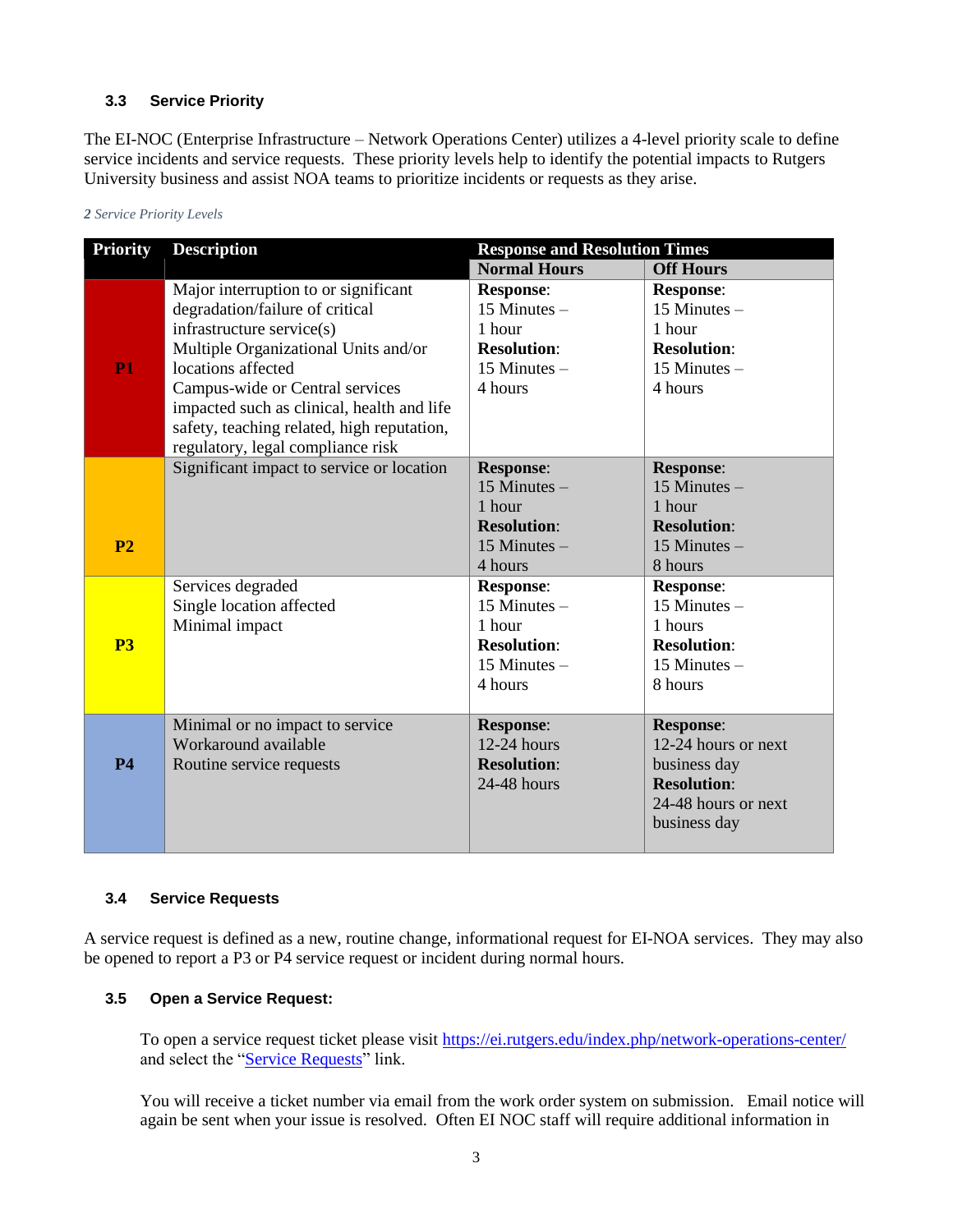order to process your request. Service Requests that require an additional customer response that go unanswered for 3 or more days may be closed with comment "3 days no client response". The Service Request can be reopened as necessary per client request.

## <span id="page-6-0"></span>**3.6 Service Incidents**

A service incident is defined as an event that negatively impacts the operation, integrity, or stability of Rutgers University business.

## <span id="page-6-1"></span>**3.7 Service Incident Communications**

EI Network Operations Center (NOC) communicates service related incidents via web and email notification:

- a. Network Status:<https://tdtools.rutgers.edu/netstatus/>
- b. Email Notification: [Net-people@email.rutgers.edu](mailto:Net-people@email.rutgers.edu)

RU IT Customers are encouraged to subscribe to net-people and review incidents via these resources or contacting the NOC during normal hours prior to reporting incidents.

Clinical P1, P2, and P3 incidents are also directly communicated to RBHS IT Partners<sup>3</sup>.

Contact the EI-NOC to learn more about available resources and how to connect with the NOA support teams.

Larger incidents which need to be communicated to the wider university community are handled through the OIT Enterprise Service Delivery Team.

# <span id="page-6-2"></span>**3.8 Report or Escalate a Service Incident**

When a service incident happens, customers can report or begin the escalation process by contacting the EI-NOC.

## <span id="page-6-3"></span>*Normal Hours:*

 $\overline{a}$ 

- **1.** To reach the NOC during normal hours please call +1 (848) 445-7541 and select Option 1 for Data.
- **LISTEN TO THE PROMPTS AND CHOOSE THE BEST OPTION 2.** The system will attempt to connect you directly to an EI NOC team member. If an EI NOC
- team member cannot be immediately reached, you will be prompted to leave a message, call back, or use one of the online options to submit a request.

Please provide all proper contact information for an EI NOC staff member to properly manage your request. Leaving incomplete information can/will delay the escalation and resolution of service(s) or incident(s) being reported.

<sup>&</sup>lt;sup>3</sup> RBHS IT Partners are designated contacts or delegated administrator of known clinical or school areas. Please contact the EI-NOC for information or visit <https://ei.rutgers.edu/index.php/network-operations-center/> for online enrollment forms.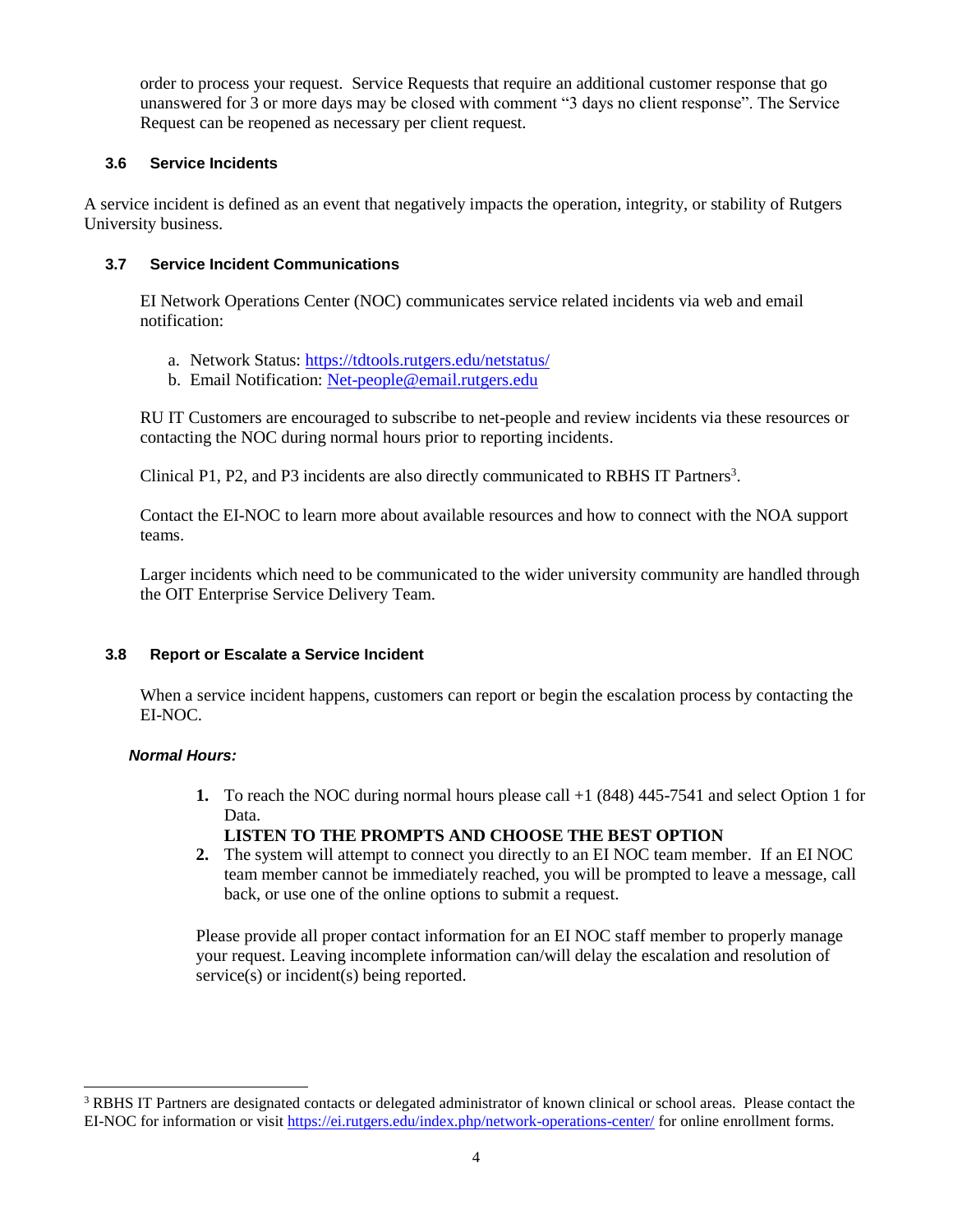<span id="page-7-0"></span>**1.** To reach the NOC on-call technician please call +1 (848) 445-7541 and select Option 1 for Data.

## **LISTEN TO THE PROMPTS AND CHOOSE THE BEST OPTION**

**2.** The system will attempt to connect you directly to an EI NO team member. If an EI NO team member cannot be immediately reached, you will be prompted to leave a message. Please leave all proper contact information for an EI NO team member to properly return your call. Leaving incomplete information can/will delay the escalation and resolution of service(s) or incident(s) being reported.

## <span id="page-7-1"></span>*Emergency Closings:*

**1.** To reach the NOC on-call technician please call +1 (848) 445-7541 and select Option 1 for Data.

# **LISTEN TO THE PROMPTS AND CHOOSE THE BEST OPTION**

**2.** The system will attempt to connect you directly to an EI NO team member. If an EI NO team member cannot be immediately reached, you will be prompted to leave a message. Please leave all proper contact information for an EI NO team member to properly return your call. Leaving incomplete information can/will delay the escalation and resolution of service(s) or incident(s) being reported.

Once a call is placed an alert is created in our Opsgenie software instance. This cloud-based tool will follow a pre-defined escalation policy to reach someone in the EI-NOA Group. The policy is as follows:

- 1. The call is routed directly to the on-call technician. If they can be reached, you will be connected via voice. The tech will ask for your contact information and work order ticket number. They will arrange for a call back.
- 2. If the call is not connected quickly, the system will take a voice mail. This voice mail will be attached to an alert which will follow the normal escalation path.
	- a. The on-call tech is given 5 minutes to acknowledge the alert.
	- b. The other members of the on-call rotation are contacted and given 5 minutes to acknowledge the alert.
	- c. After 10 minutes, the alert is escalated to NOC Manager.
	- d. Alerts continue to repeat until acknowledged.

Please note, the timeframes given are for acknowledgement. All on-call technicians in EI are capable of basic triage for incidents, but may need to engage other teams during problem resolution. Only one staff member is officially on call. Reaching other resources will continue to be best effort.

# <span id="page-7-2"></span>**4 Maintenance**

EI-NOA regularly performs maintenance operations that potentially impact University business. All work is performed within established change periods when possible to minimize impact to services. EI-NOA determines risk prior to scheduling or performing change work.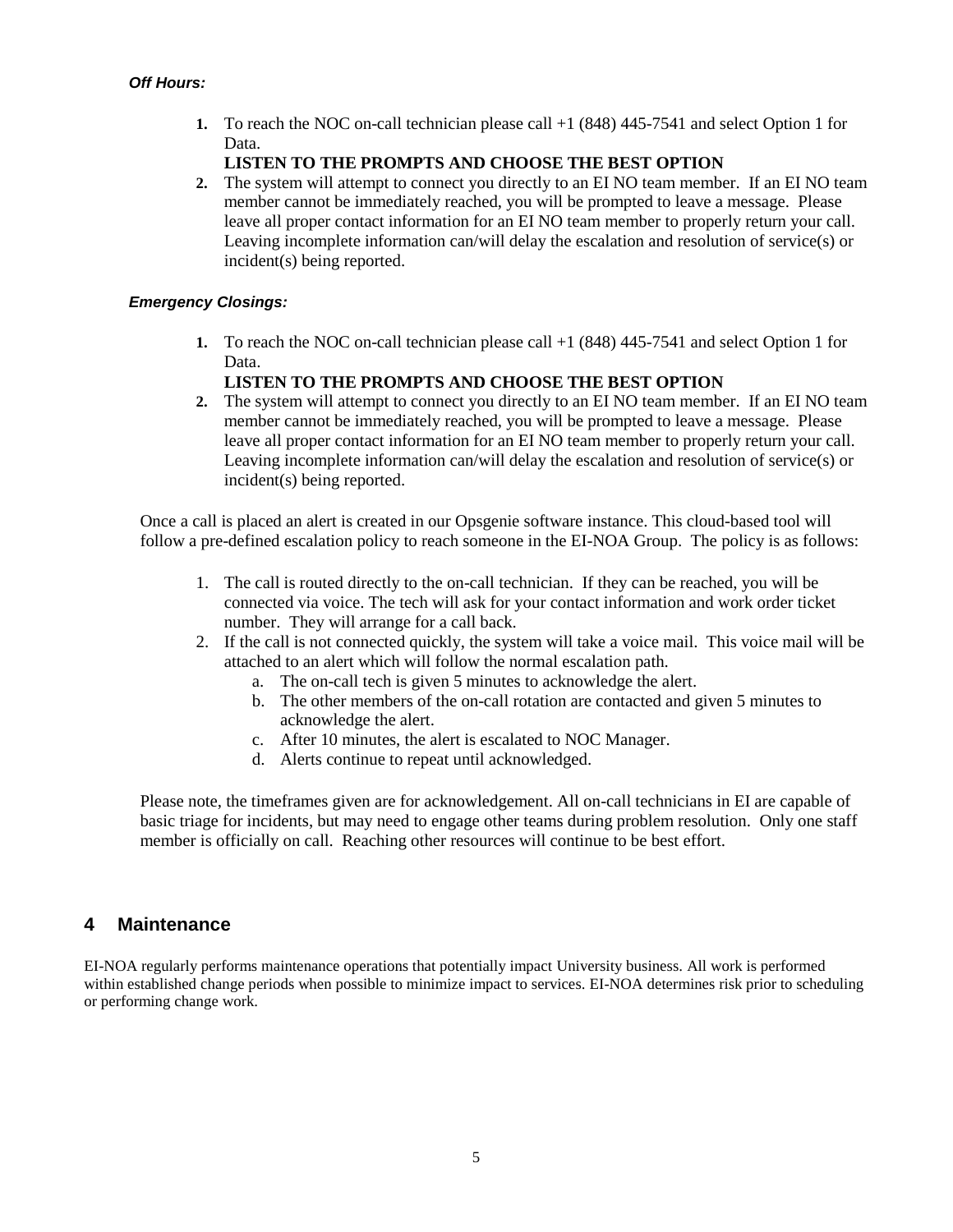### <span id="page-8-0"></span>**4.1 Maintenance Change Periods**

EI-NOA performs work according to the following schedule:

#### *3 Maintenance Change Periods*

| <b>Change Period</b>                                      | <b>Change Risk</b>   | <b>Announcement</b>                                              | <b>Schedule</b>                                                                                                         |
|-----------------------------------------------------------|----------------------|------------------------------------------------------------------|-------------------------------------------------------------------------------------------------------------------------|
| <b>Scheduled</b><br><b>Maintenance</b>                    | Low, Medium,<br>High | Weekly                                                           | <b>Tuesday, Wednesday:</b><br>$6:00am - 9:00am$<br>Thursday:<br>$6:00am - 9:00am$<br>$5:00 \text{pm} - 10:00 \text{pm}$ |
| <b>Emergency</b><br><b>Maintenance</b>                    | High, Urgent         | As needed                                                        | As needed                                                                                                               |
| <b>Customer</b><br><b>Scheduled</b><br><b>Maintenance</b> | Low, Medium,<br>High | Weekly                                                           | By customer request                                                                                                     |
| <b>Routine</b>                                            | Low                  | none                                                             | Monday - Friday:<br>9:00am-4:30pm                                                                                       |
| <b>Semester Start</b><br>Freeze <sup>4</sup>              | Low                  | Varies, Aligned to<br><b>Fall/Spring Semester</b><br>start dates | <b>7-10 day freeze</b> (Freeze begins the first day<br>of the Semester)                                                 |
| <b>Exam Period</b><br>Freeze <sup>5</sup>                 | Low                  | Varies, Aligned to<br>Fall/Spring Semester<br>exam dates         | 4-7 day freeze (Freeze begins on the first<br>exam day, and extends throughout the exam<br>period.)                     |
| <b>University</b><br><b>Commencement</b><br><b>Freeze</b> | Low                  | Varies, Aligned to<br>University<br>Commencement date            | 1-2 day freeze                                                                                                          |

#### <span id="page-8-1"></span>**4.2 Maintenance Communication**

Enterprise Infrastructure communicates maintenance information via web and email notification.

- 1. Network Status:<https://tdtools.rutgers.edu/netstatus/>
- 2. Email Notification: Net-people@email.rutgers.edu

IT Customers are encouraged to subscribe to net-people and review change periods via these resources. Please visit the NOC Services site at: <https://ei.rutgers.edu/index.php/network-operations-center/> to learn more about available resources and how to connect with the NOA support teams

 $\overline{a}$ <sup>4</sup> The restriction of changes at the start of the fall and spring semester applies to Rutgers University Academic network infrastructure and services. See the following URL for schedule updates: [http://www.td.rutgers.edu/policies](http://www.td.rutgers.edu/policies-guidelines/network-maintenance-freeze-periods/)[guidelines/network-maintenance-freeze-periods/](http://www.td.rutgers.edu/policies-guidelines/network-maintenance-freeze-periods/)

 $\frac{5}{3}$  The restriction of changes during the fall and spring exam periods applies to Rutgers University Academic network infrastructure and services. See the following URL for schedule updates: [http://www.td.rutgers.edu/policies](http://www.td.rutgers.edu/policies-guidelines/network-maintenance-freeze-periods/)[guidelines/network-maintenance-freeze-periods/](http://www.td.rutgers.edu/policies-guidelines/network-maintenance-freeze-periods/)